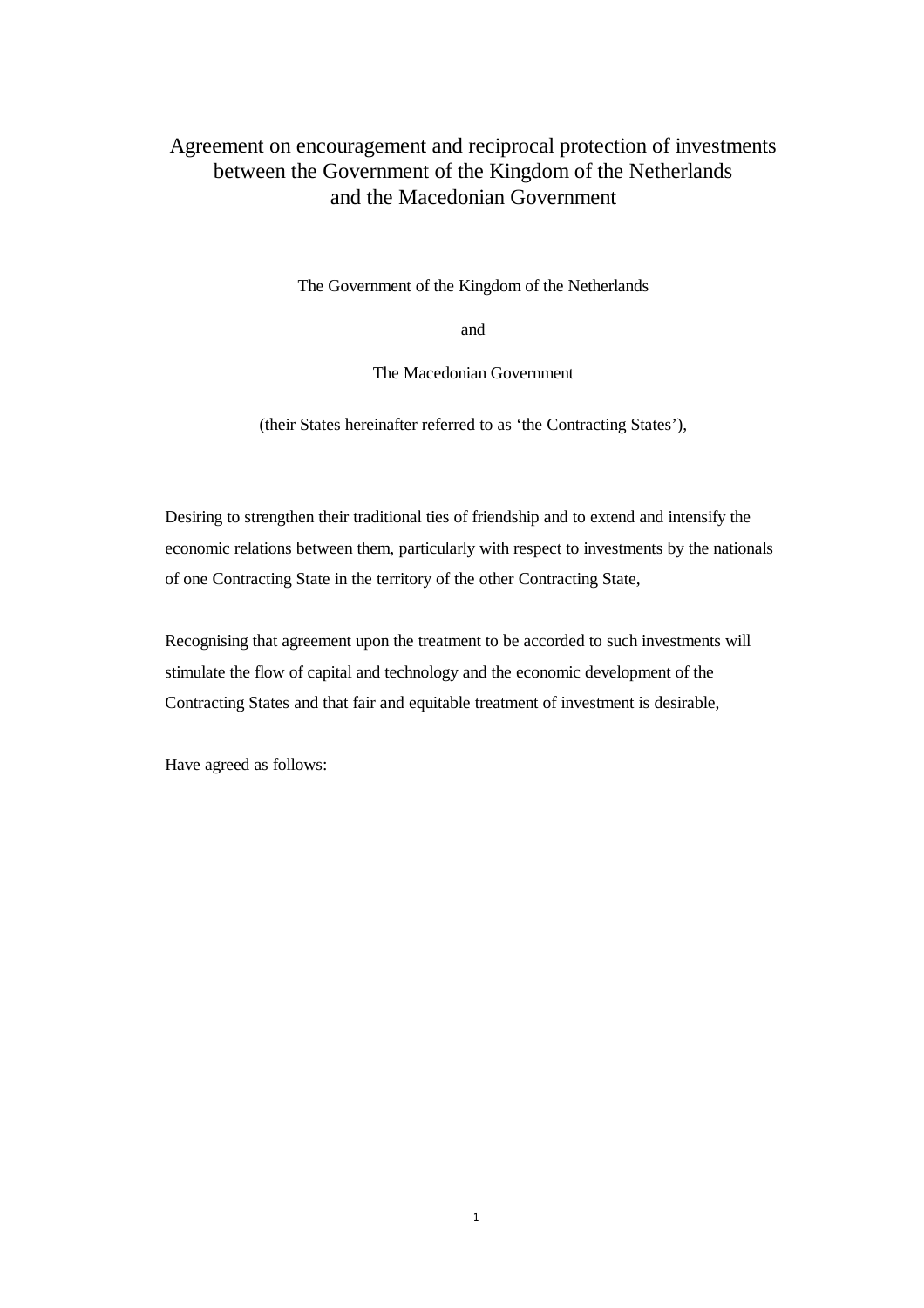## Article 1

For the purposes of this Agreement:

 (a) the term "investments" means every kind of asset and more particularly, though not exclusively:

- (i) movable and immovable property as well as any other rights in rem in respect of every kind of asset;
- (ii) rights derived from shares, bonds and other kinds of interests in companies and joint ventures;
- (iii) claims to money, to other assets or to any performance having an economic value;
- (iv) rights in the field of intellectual property, technical processes, goodwill and know- how;
- (v) rights granted under public law or under contract, including rights to prospect, explore, extract and win natural resources.

(b) the term "nationals" comprises with regard to either Contracting State:

- (i) natural persons having the nationality of that Contracting State;
- (ii) legal persons constituted under the law of that Contracting State;
- (iii) legal persons not constituted under the law of that Contracting State but controlled, directly or indirectly, by natural persons as defined in (i) or by legal persons as defined in (ii).

(c) the territory of the Contracting States comprises respectively:

(i) the Netherlands territory, including any area adjacent to the territorial sea within which the Netherlands Contracting State, in accordance with international law, exercises jurisdiction or sovereign rights with respect to the sea bed, its sub-soil and its superjacent waters, and their natural resources;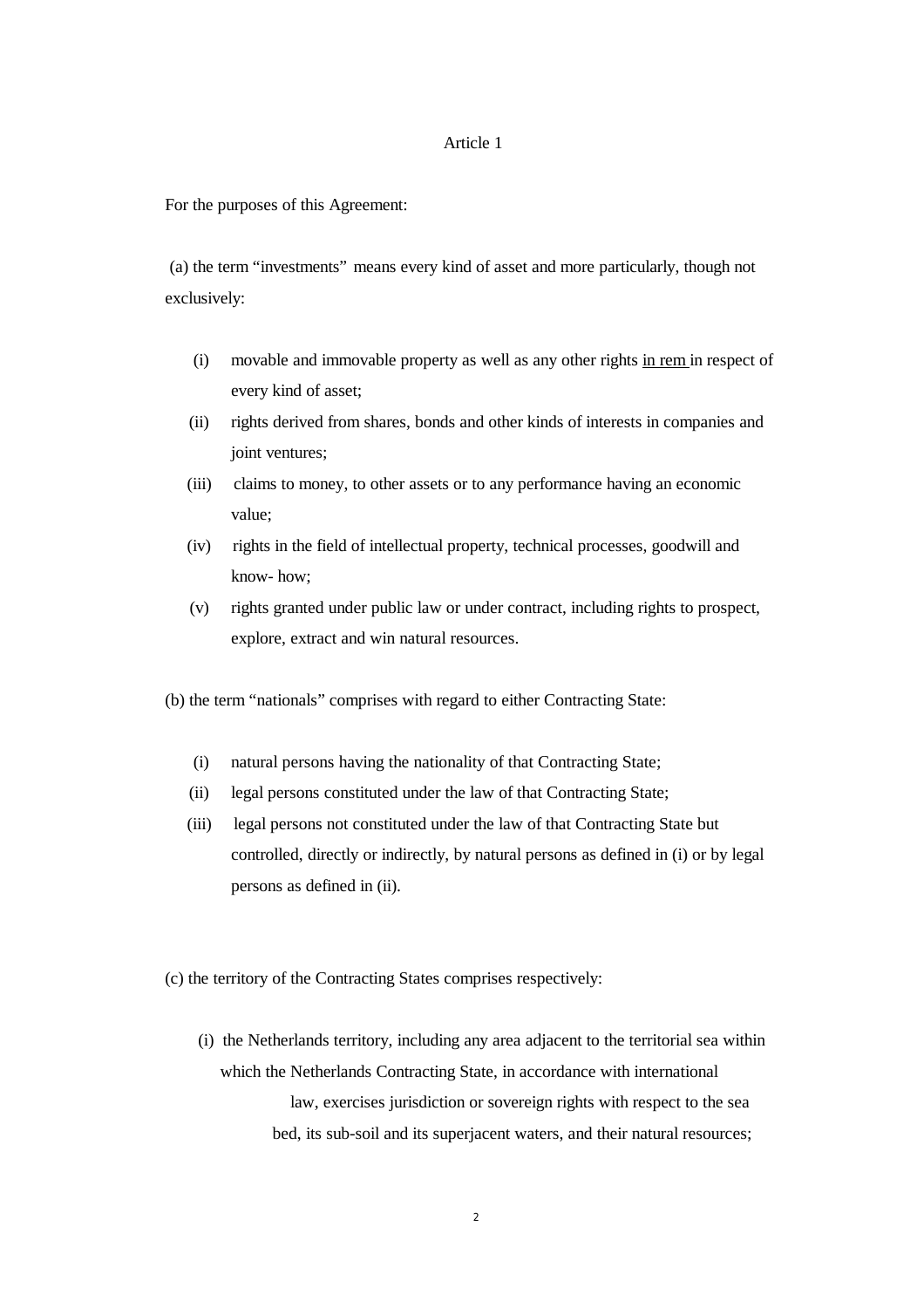(ii) the Macedonian territory, meaning areas in land, water and air, over which the Macedonian Contracting State exercises sovereign rights and jurisdiction according to international law.

(d) the term 'returns' shall mean money yielded by an investment and in particular, though not exclusively the profit, the interest, the dividends, compensation with respect to licenses, as well as other similar compensation.

### Article 2

Either Contracting State shall, within the framework of its laws and regulations, promote economic cooperation through the protection in its territory of investments of nationals of the other Contracting State. Subject to its right to exercise powers conferred by its laws or regulations, each Contracting State shall admit such investments.

- 1) Each Contracting State shall ensure fair and equitable treatment of the investments of nationals of the other Contracting State and shall not impair, by unreasonable or discriminatory measures, the operation, management, maintenance, use, enjoyment or disposal thereof by those nationals. Each Contracting State shall accord to such investments full physical security and protection.
- 2) More particularly, each Contracting State shall accord to such investments treatment which in any case shall not be less favourable than that accorded either to investments of its own nationals or to investments of nationals of any third State, whichever is more favourable to the national concerned.
- 3) If a Contracting State has accorded special advantages to nationals of any third State by virtue of agreements establishing customs unions, economic unions,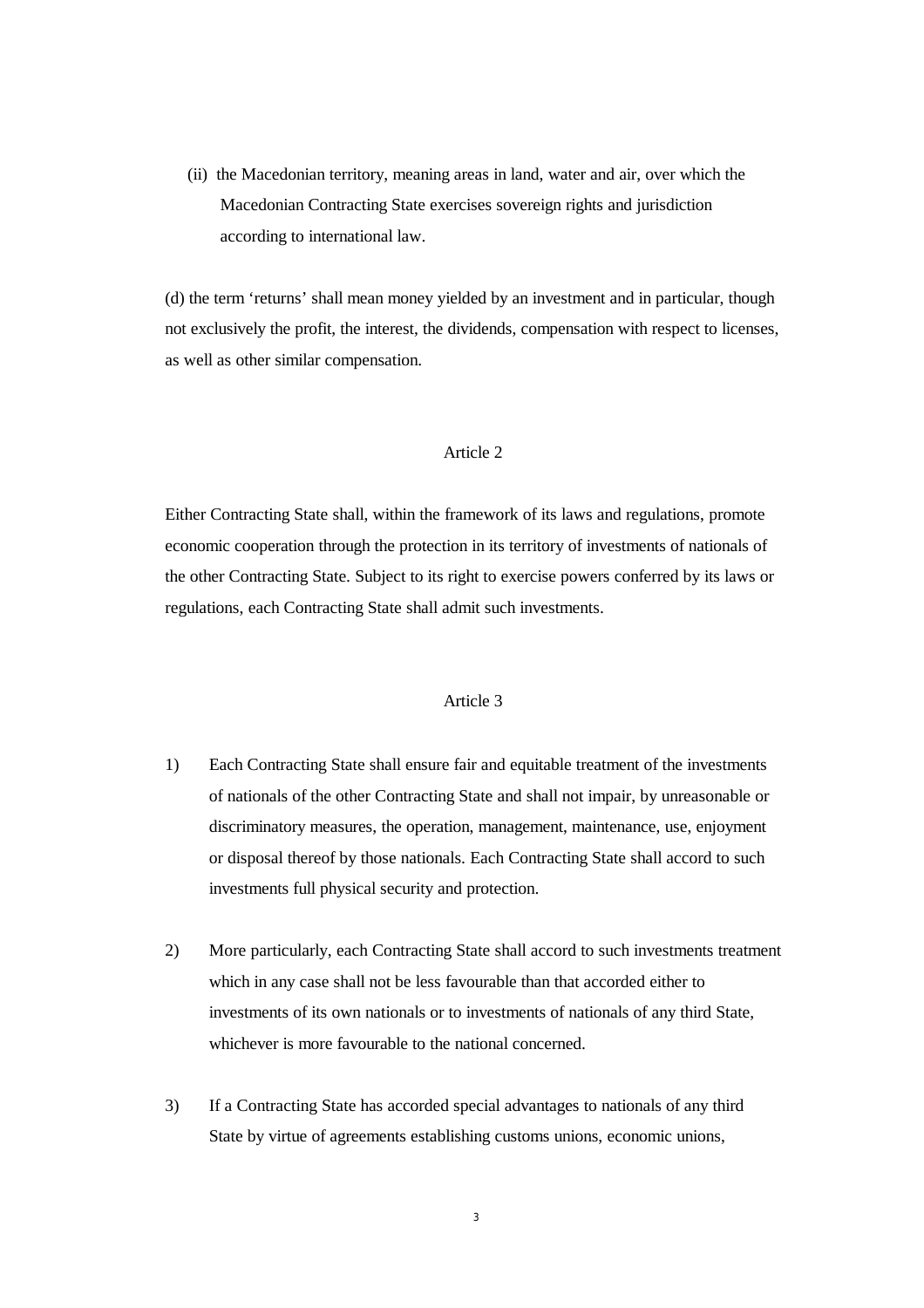monetary unions or similar institutions, or on the basis of interim agreements leading to such unions or institutions, that Contracting State shall not be obliged to accord such advantages to nationals of the other Contracting State.

- 4) Each Contracting State shall observe any obligation it may have entered into with regard to investments of nationals of the other Contracting State.
- 5) If the provisions of law of either Contracting State or obligations under international law existing at present or established hereafter between the Contracting States in addition to the present Agreement contain a regulation, whether general or specific, entitling investments by nationals of the other Contracting State to a treatment more favourable than is provided for by the present Agreement, such regulation shall, to the extent that it is more favourable, prevail over the present Agreement.

## Article 4

With respect to taxes, fees, charges and to fiscal deductions and exemptions, each Contracting State shall accord to nationals of the other Contracting State who are engaged in any economic activity in its territory, treatment not less favourable than that accorded to its own nationals or to those of any third State who are in the same circumstances, whichever is more favourable to the nationals concerned. For this purpose, however, there shall not be taken into account any special fiscal advantages accorded by that State:

- a) under an agreement for the avoidance of double taxation; or
- b) by virtue of its participation in a customs union, economic union or similar institution;

or

c) on the basis of reciprocity with a third State.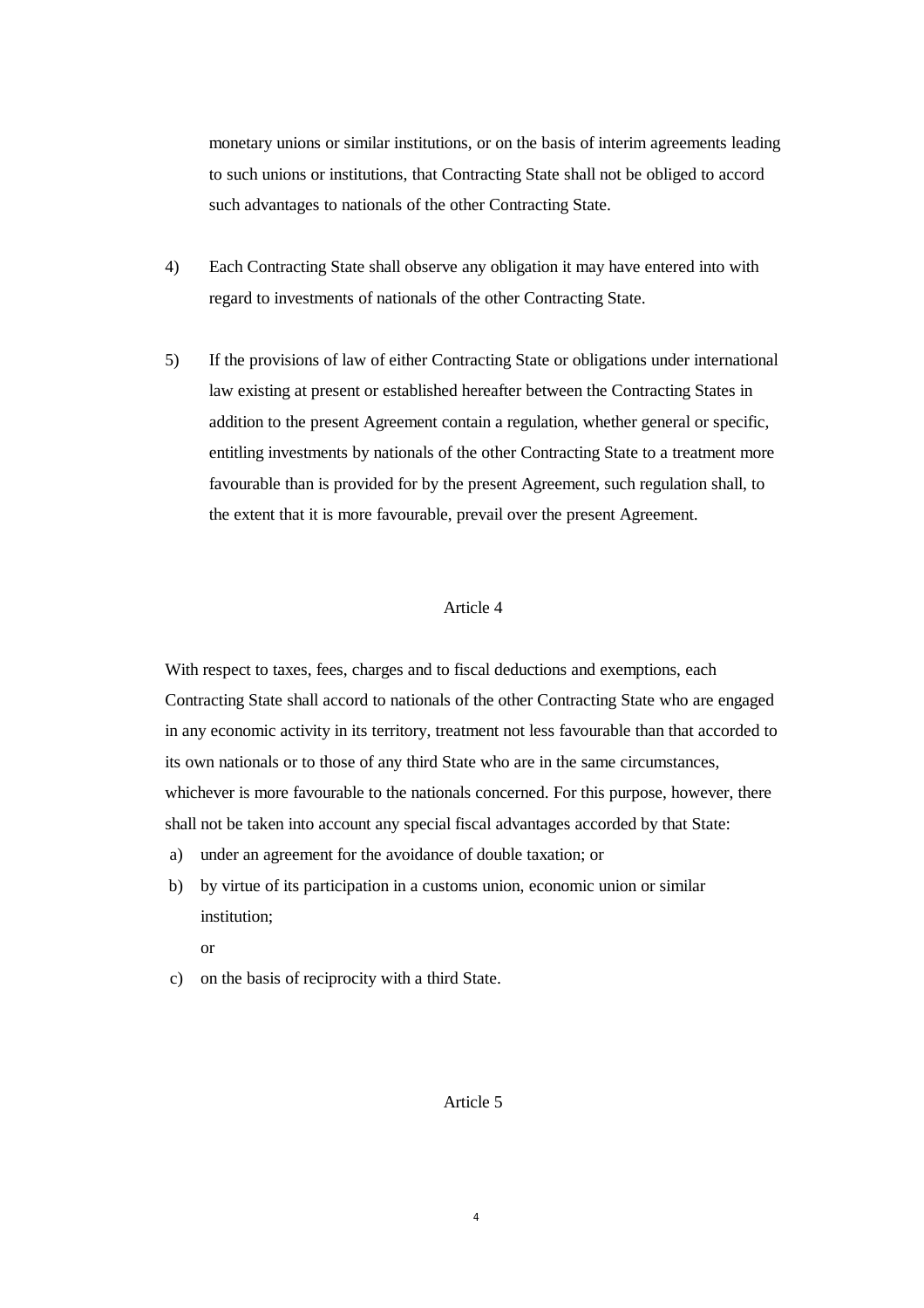The Contracting States shall guarantee that payments relating to an investment may be transferred. The transfers shall be made in a freely convertible currency, without restriction or delay. Such transfers include in particular though not exclusively:

a) profits, interests, dividends and other current income;

b) funds necessary

(i) for the acquisition of raw or auxiliary materials, semi-fabricated or finished products,

or

(ii) to replace capital assets in order to safeguard the continuity of an investment;

c) additional funds necessary for the development of an investment;

- d) funds in repayment of loans;
- e) royalties or fees;
- f) earnings of natural persons;
- g) proceeds of sale or liquidation of the investment;
- h) compensation in case of expropriation pursuant to Article 6.
- i) payments arising under article 7.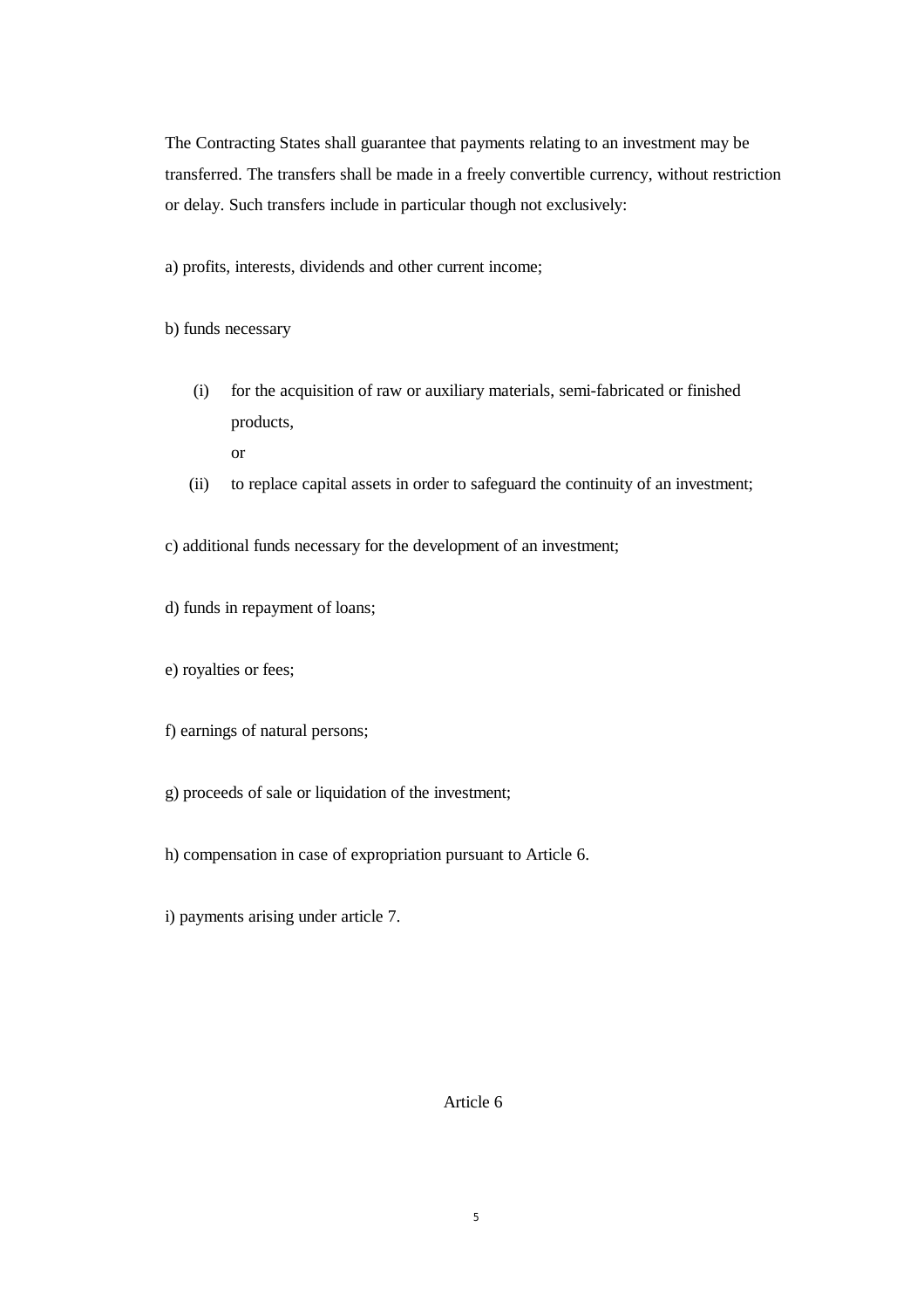Neither Contracting State shall take any measures depriving, directly or indirectly, nationals of the other Contracting State of their investments unless the following conditions are complied with:

- a) the measures are taken in the public interest and under due process of law;
- b) the measures are not discriminatory or contrary to any undertaking which the Contracting State which takes such measures may have given;
- c) the measures are taken against just compensation. Such compensation shall represent the genuine value of the investments affected, shall include interest at a normal commercial rate until the date of payment and shall, in order to be effective for the claimants, be paid and made transferable, without delay, to the country designated by the claimants concerned and in the currency of the country of which the claimants are nationals or in any freely convertible currency accepted by the claimants.

## Article 7

Nationals of the one Contracting State who suffer losses in respect of their investments in the territory of the other Contracting State owing to war or other armed conflict, revolution, a state of national emergency, revolt, insurrection or riot shall be accorded by the latter Contracting State treatment, as regards restitution, indemnification, compensation or other settlement, no less favourable than that which that Contracting State accords to its own nationals or to nationals of any third State, whichever is more favourable to the nationals concerned.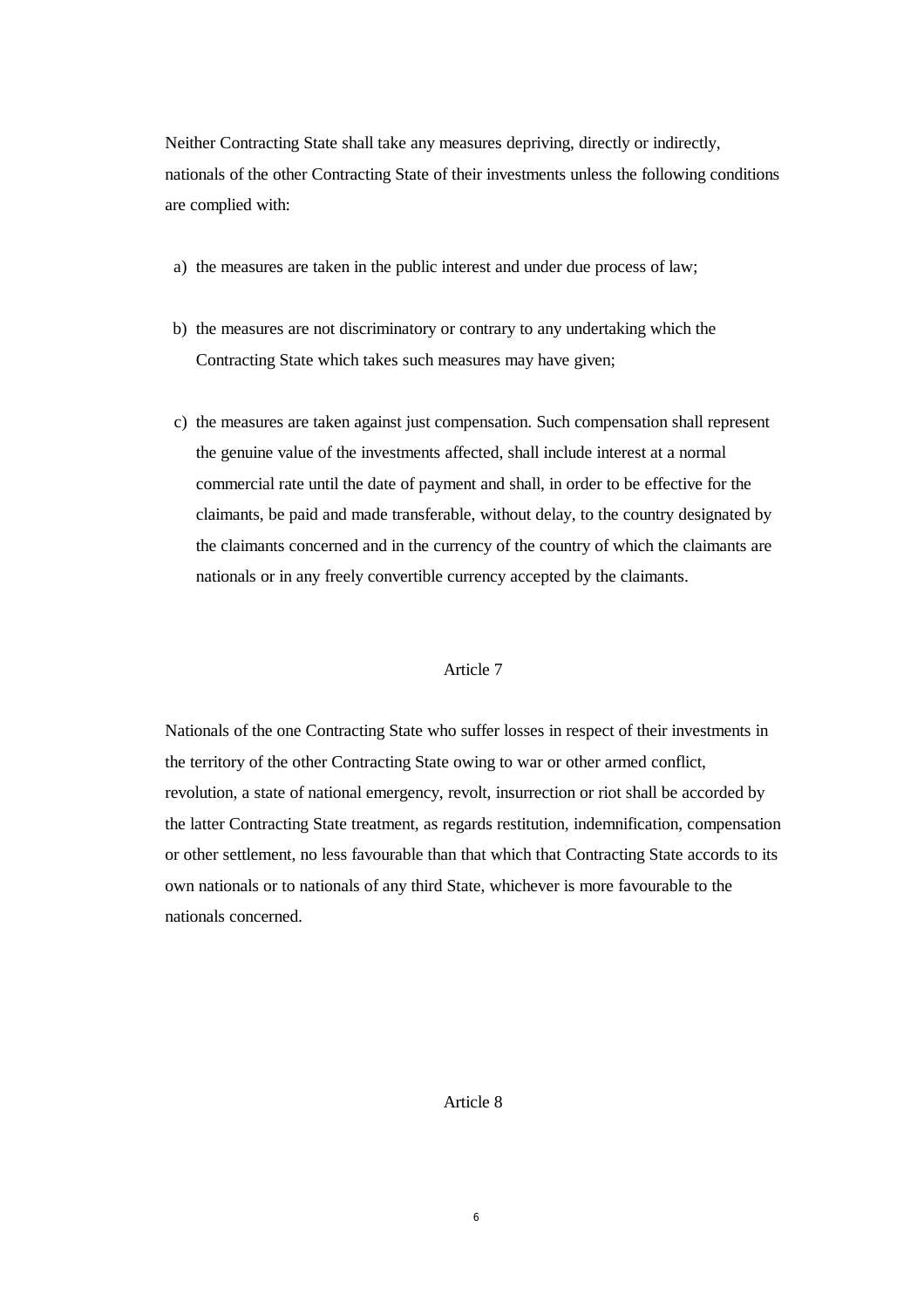If the investments of a national of the one Contracting State are insured against noncommercial risks or otherwise give rise to payment of indemnification in respect of such investments under a system established by law, regulation or government contract, any subrogation of the insurer or re-insurer or Agency designated by the one Contracting State to the rights of the said national pursuant to the terms of such insurance or under any other indemnity given shall be recognised by the other Contracting State.

### Article 9

Each Contracting State hereby consents to submit any legal dispute arising between that Contracting State and a national of the other Contracting State concerning an investment of that national in the territory of the former Contracting State to the International Centre for Settlement of Investment Disputes for settlement by conciliation or arbitration under the Convention on the Settlement of Investment Disputes between States and Nationals of other States, opened for signature at Washington on 18 March 1965. A legal person which is a national of one Contracting State and which before such a dispute arises is controlled by nationals of the other Contracting State shall, in accordance with Article 25 (2) (b) of the Convention, for the purpose of the Convention be treated as a national of the other Contracting State.

## Article 10

The provisions of this Agreement shall, from the date of entry into force thereof, also apply to investments which have been made before that date. The provisions of this Agreement shall not apply to disputes concerning investments which are subject of a dispute settlement procedure under the Agreement on the Protection of Investments between the Socialist Federal Republic of Yugoslavia and the Kingdom of the Netherlands of 16 February 1976. In that case the latter Agreement shall continue to apply to these investments, as far as it concerns the disputes referred to, until a final settlement for these disputes has been reached.

7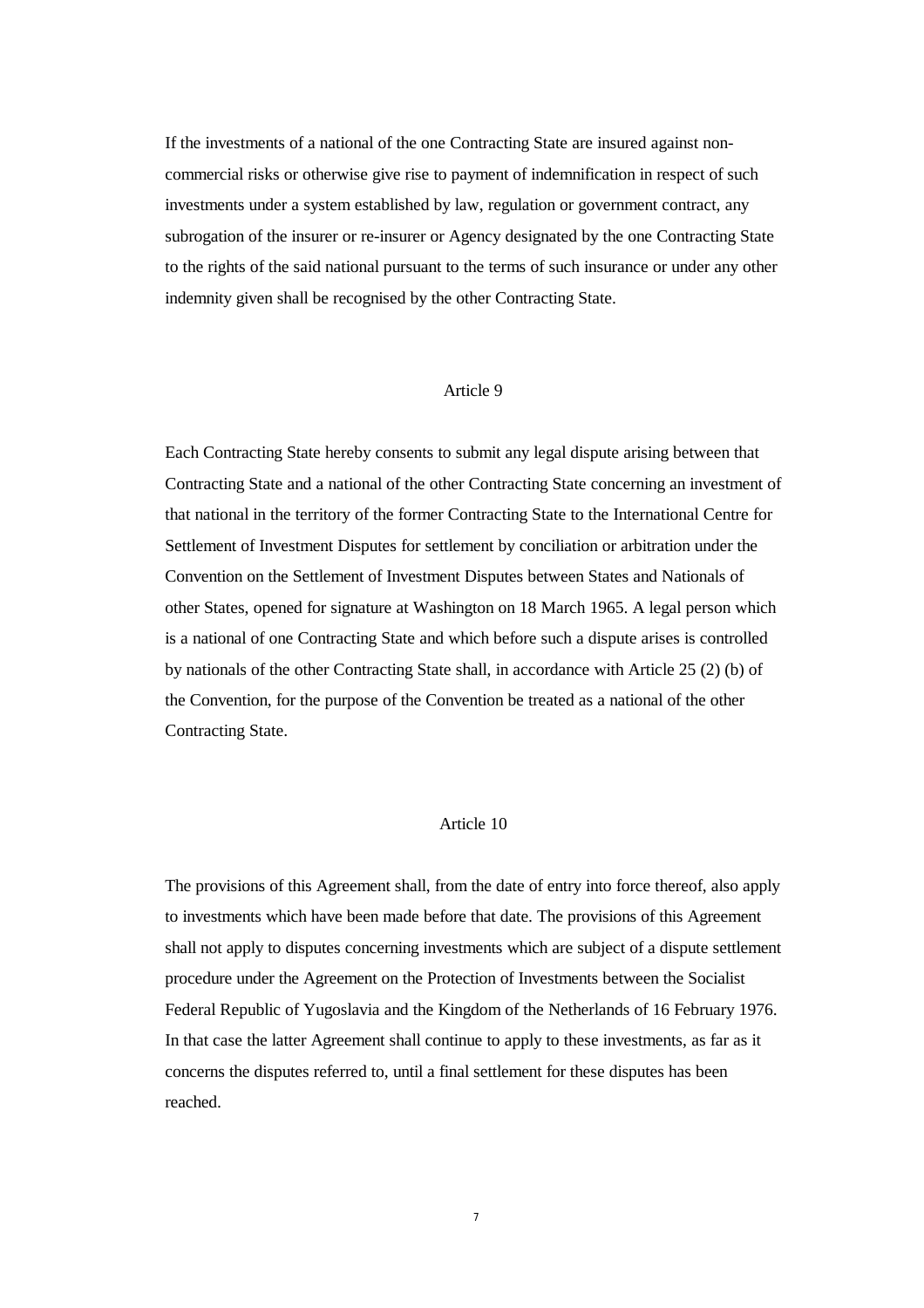## Article 11

Either Contracting State may propose the other State that consultations be held on any matter concerning the interpretation or application of the Agreement. The other State shall accord sympathetic consideration to the proposal and shall afford adequate opportunity for such consultations.

## Article 12

- 1) Any dispute between the Contracting States concerning the interpretation or application of the present Agreement, which cannot be settled within a reasonable lapse of time by means of diplomatic negotiations, shall, unless the States have otherwise agreed, be submitted, at the request of either State, to an arbitral tribunal, composed of three members. Each State shall appoint one arbitrator and the two arbitrators thus appointed shall together appoint a third arbitrator as their chairman who is not a national of either State.
- 2) If one of the States fails to appoint its arbitrator and has not proceeded to do so within two months after an invitation from the other State to make such appointment, the latter State may invite the President of the International Court of Justice to make the necessary appointment.
- 3) If the two arbitrators are unable to reach agreement, in the two months following their appointment, on the choice of the third arbitrator, either State may invite the President of the International Court of Justice to make the necessary appointment.
- 4) If, in the cases provided for in the paragraphs (2) and (3) of this Article, the President of the International Court of Justice is prevented from discharging the said function or is a national of either Contracting State, the Vice-President shall be invited to make the necessary appointments. If the Vice-President is prevented from discharging the said function or is a national of either State the most senior member of the Court

8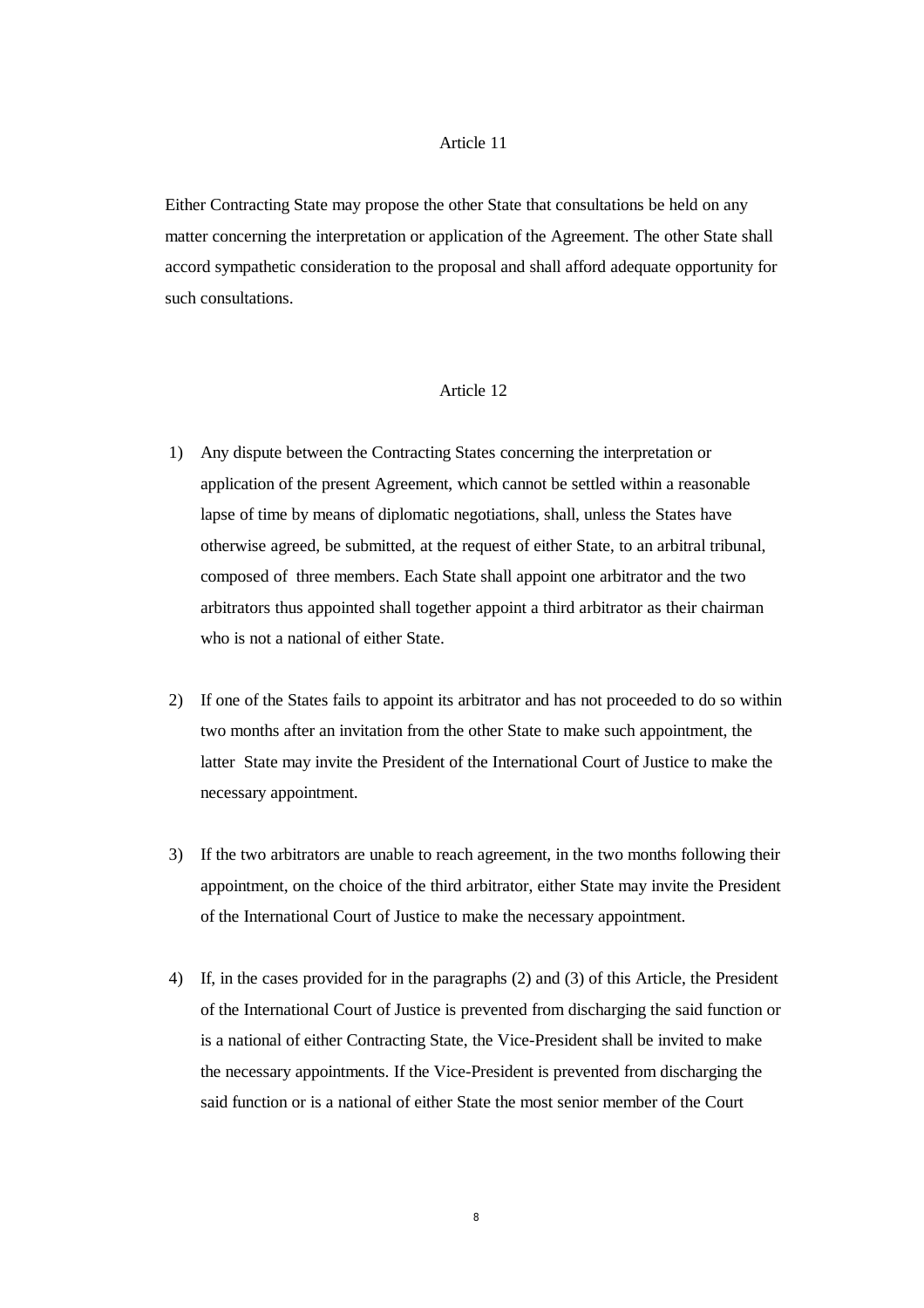available who is not a national of either State shall be invited to make the necessary appointments.

- 5) The tribunal shall decide on the basis of respect for the law. Before the tribunal decides, it may at any stage of the proceedings propose to the States that the dispute be settled amicably. The foregoing provisions shall not prejudice settlement of the dispute ex aequo et bono if the States so agree.
- 6) Unless the States decide otherwise, the tribunal shall determine its own procedure.
- 7) The tribunal shall reach its decision by a majority of votes. Such decision shall be final and binding on the States.

# Article 13

As regards the Kingdom of the Netherlands, the present Agreement shall apply to the part of the Kingdom in Europe, the Netherlands Antilles and to Aruba, unless the notification provided for in Article 14, paragraph (1) provides otherwise.

- 1) The present Agreement shall enter into force on the first day of the second month following the date on which the Contracting States have notified each other in writing that their constitutionally required procedures have been complied with, and shall remain in force for a period of fifteen years.
- 2) Unless notice of termination has been given by either Contracting State at least six months before the date of the expiry of its validity, the present Agreement shall be extended tacitly for periods of ten years, whereby each Contracting State reserves the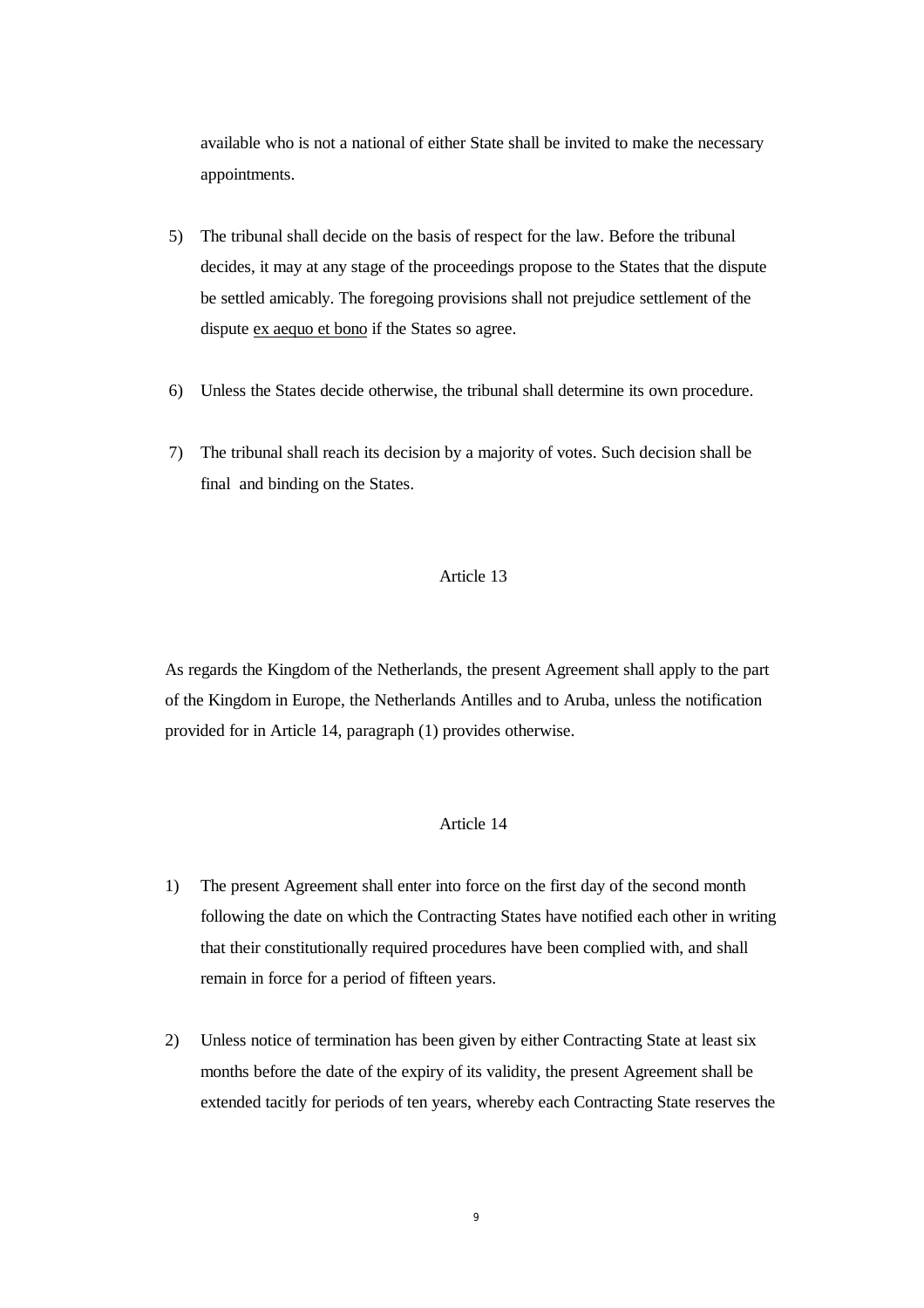right to terminate the Agreement upon notice of at least six months before the date of expiry of the current period of validity.

- 3) In respect of investments made before the date of the termination of the present Agreement, the foregoing Articles shall continue to be effective for a further period of fifteen years from that date.
- 4) Subject to the period mentioned in paragraph (2) of this Article, the Kingdom of the Netherlands shall be entitled to terminate the application of the present Agreement separately in respect of any of the parts of the Kingdom.
- 5) Upon entry into force of the present Agreement, the Agreement on the Protection of Investments between the Kingdom of the Netherlands and the Socialist Federal Republic of Yugoslavia, signed on 16 February 1976, shall be terminated in the relation between the Contracting States, and replaced by the present Agreement, except for the purpose of settlement of existing disputes as referred to in Article 10 of the present Agreement.

The present Agreement will only terminate the Agreement on the Protection of Investments between the Kingdom of the Netherlands and the Socialist Federal Republic of Yugoslavia, signed on 16 February 1976, in relation with those parts of the Kingdom of the Netherlands to which the present Agreement applies in conformity with the notification mentioned in article 14 (1) of this Agreement.